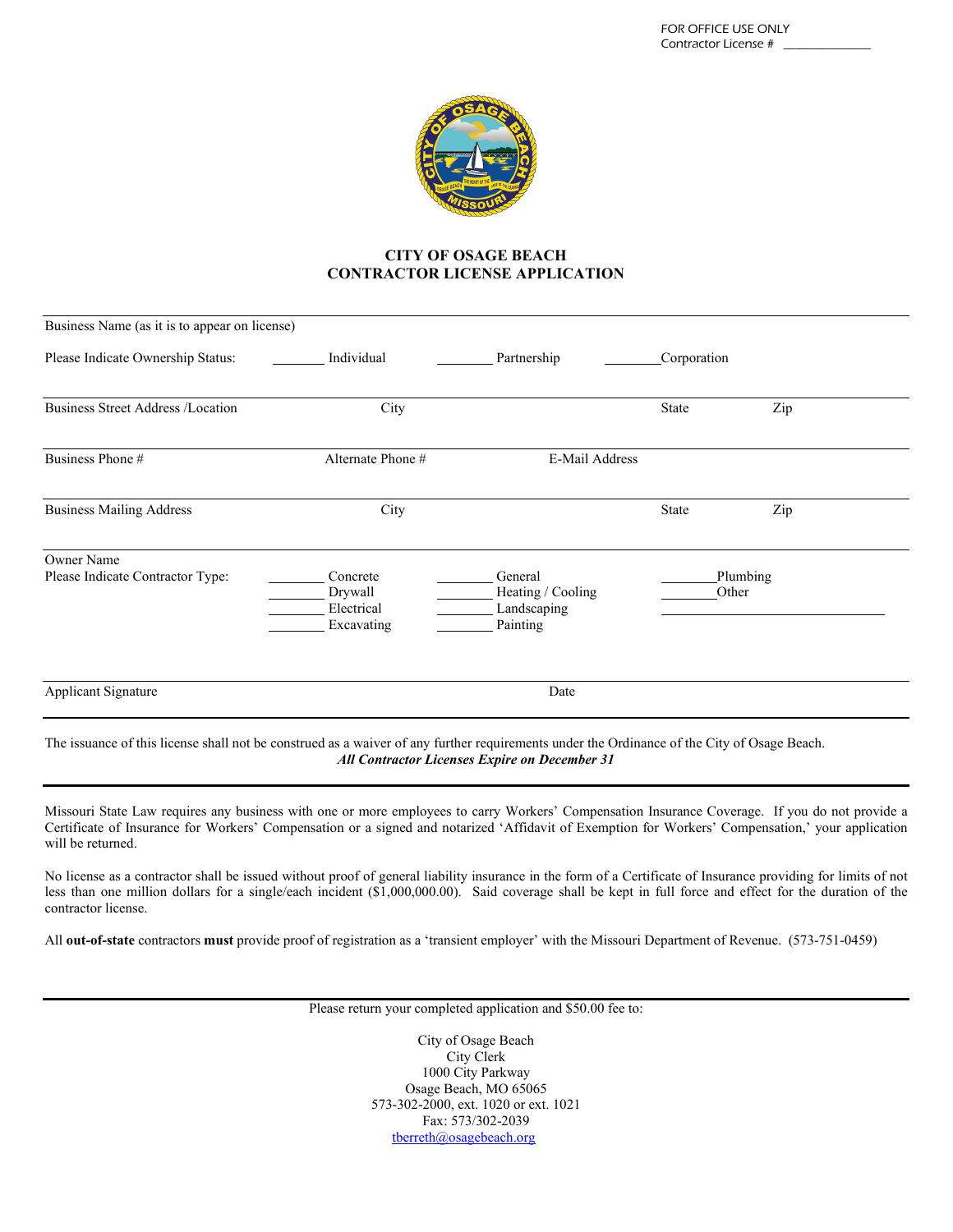

MISSOURI DEPARTMENT OF LABOR AND INDUSTRIAL RELATIONS DIVISION OF WORKERS' COMPENSATION **AFFIDAVIT OF EXEMPTION FOR WORKERS' COMPENSATION INSURANCE PURSUANT TO § 287.061, RSMo**

|    | who, being duly sworn on this oath states as follows:                                                                                                                                                             |                                                                                                                  |  |  |  |  |  |
|----|-------------------------------------------------------------------------------------------------------------------------------------------------------------------------------------------------------------------|------------------------------------------------------------------------------------------------------------------|--|--|--|--|--|
| 1. | affidavit, and personally acquainted with the facts herein stated.                                                                                                                                                |                                                                                                                  |  |  |  |  |  |
|    | 2. I am the sole proprietor, owner or partner of $($ Name of Business                                                                                                                                             |                                                                                                                  |  |  |  |  |  |
|    | a business engaged in construction industry that is not required to purchase workers' compensation insurance<br>coverage for the following reason:                                                                |                                                                                                                  |  |  |  |  |  |
|    | (Check One)                                                                                                                                                                                                       |                                                                                                                  |  |  |  |  |  |
|    | I am a sole proprietor and have no employees.                                                                                                                                                                     |                                                                                                                  |  |  |  |  |  |
|    | I am a partner in a partnership with no employees.                                                                                                                                                                |                                                                                                                  |  |  |  |  |  |
|    | I have filed a Notice of Employer's Exemption with the Missouri Division of Workers' Compensation                                                                                                                 |                                                                                                                  |  |  |  |  |  |
|    | $\mbox{ for } (\hbox{ 12.5cm } \label{thm:1}$ $\mbox{ Name of Corporation}$                                                                                                                                       |                                                                                                                  |  |  |  |  |  |
|    |                                                                                                                                                                                                                   |                                                                                                                  |  |  |  |  |  |
|    |                                                                                                                                                                                                                   | to be withdrawn from coverage because there are no more than two owners of the corporation who are also the only |  |  |  |  |  |
|    | employees. A copy of the Notice of Employer's Exemption _________________________ is attached.                                                                                                                    |                                                                                                                  |  |  |  |  |  |
|    |                                                                                                                                                                                                                   | Date                                                                                                             |  |  |  |  |  |
| 3. | I have not filed a notice to withdraw the exemption for my corporation with the Missouri Division of                                                                                                              |                                                                                                                  |  |  |  |  |  |
| 4. | Workers' Compensation.                                                                                                                                                                                            |                                                                                                                  |  |  |  |  |  |
|    | I understand that providing fraudulent information on this affidavit is unlawful under §§287.128 and<br>287.061 (3), RSMo, and is punishable with up to a year in jail and a \$10,000 fine for the first offense. |                                                                                                                  |  |  |  |  |  |
|    |                                                                                                                                                                                                                   |                                                                                                                  |  |  |  |  |  |
|    | Affiant                                                                                                                                                                                                           | Date                                                                                                             |  |  |  |  |  |
|    | <b>STATE OF MISSOURI</b>                                                                                                                                                                                          |                                                                                                                  |  |  |  |  |  |
|    | <b>COUNTY OF</b>                                                                                                                                                                                                  |                                                                                                                  |  |  |  |  |  |
|    |                                                                                                                                                                                                                   |                                                                                                                  |  |  |  |  |  |
|    |                                                                                                                                                                                                                   |                                                                                                                  |  |  |  |  |  |
|    | My Commission Expires:                                                                                                                                                                                            |                                                                                                                  |  |  |  |  |  |
|    | Notary Public                                                                                                                                                                                                     | (SEAL)                                                                                                           |  |  |  |  |  |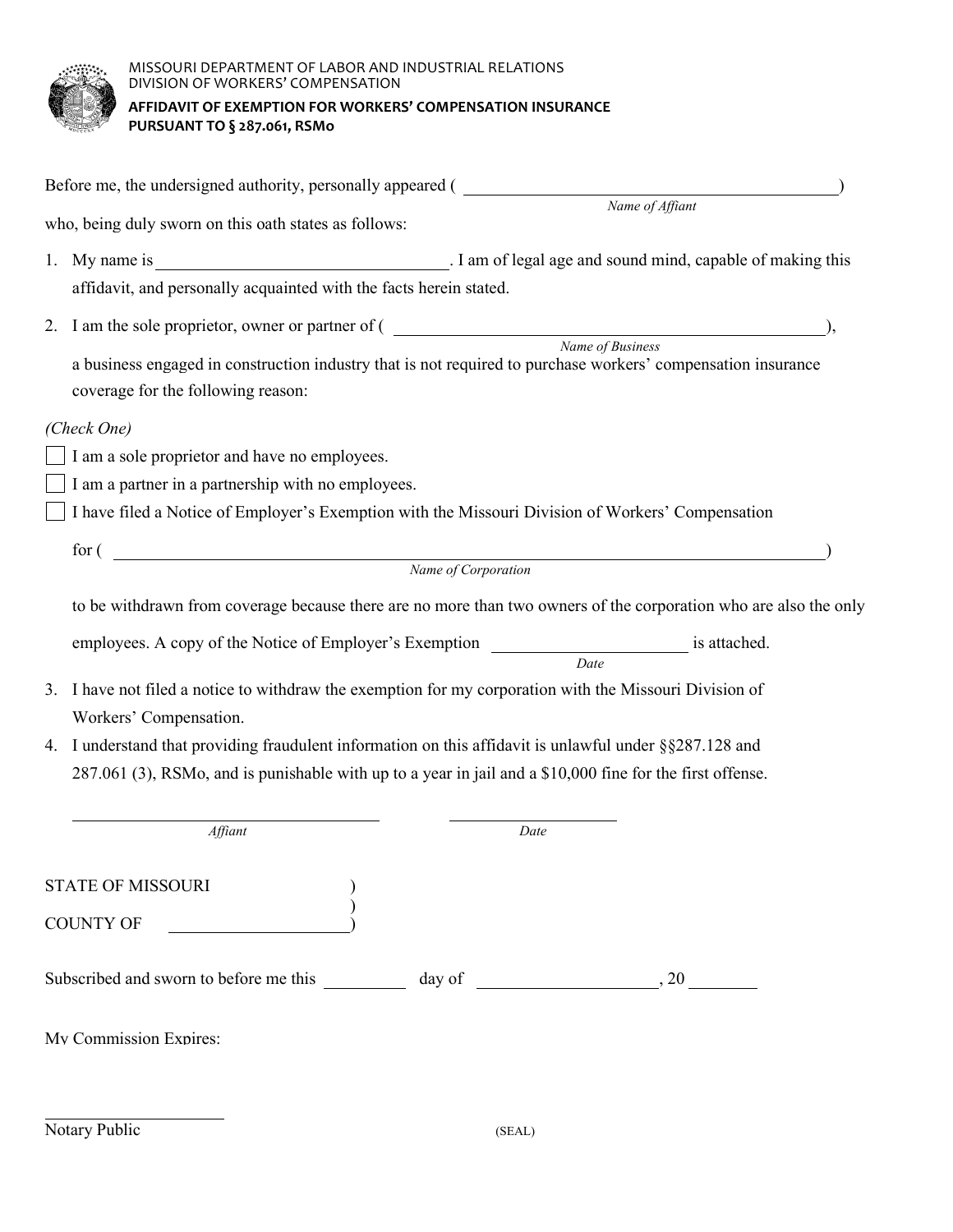## **AFFIDAVIT OF EXEMPTION WORKERS' COMPENSATION INSURANCE APPLICABLE STATUTORY PROVISIONS Excerpts**

**Construction Licensing Requirement:** § 287.061. 1. Any city or county which issues an occupational or business license for a contractor in the construction industry shall require a certificate of insurance for workers' compensation coverage or an affidavit, the form of which shall be developed by the division, signed by the applicant attesting that the contractor is exempt. No city or county shall have the duty to investigate any certificate of insurance or affidavit filed pursuant to this section.

2. Any contractor who fails to comply with the provisions of subsection 1 of this section shall be denied such a license until he or she furnishes a certificate of insurance.

3. It is unlawful, pursuant to section 287.128, for any contractor to provide fraudulent information pursuant to this section.

**Definition of Employer:** § 287.030.1. The word "employer" as used in this chapter shall be construed to mean:

(1) Every person, partnership, association, corporation, limited liability partnership or company, trustee, receiver, the legal representatives of a deceased employer, and every other person, including any person or corporation operating a railroad and any public service corporation, using the service of another for pay;

(2) The state, county, municipal corporation, township, school or road, drainage, swamp and levee districts, or school boards, board of education, regents, curators, managers or control commission, board or any other political subdivision, corporation, or quasi-corporation, or cities under special charter, or under the commission form of government;

(3) Any of the above-defined employers must have five or more employees to be deemed an employer for the purposes of this chapter unless election is made to become subject to the provisions of this chapter as provided in subsection 2 of section 287.090, except that construction industry employers who erect, demolish, alter or repair improvements shall be deemed an employer for the purposes of this chapter if they have one or more employees. An employee who is a member of the employer's family within the third degree of affinity or consanguinity shall be counted in determining the total number of employees of such employer.

**Sole Proprietor and Partner Exclusion:** § 287.035. 1. The benefits provided by this chapter resulting from work-related injuries shall apply to partners or sole proprietors, only when such partners or sole proprietors have individually elected to procure insurance policy protection for themselves against injuries sustained while in the pursuit of their vocation, profession or business.

**Corporate Exemption (Two Owners/Employees):** § 287.090. 5. A corporation may withdraw from the provisions of this chapter, when there are no more than two owners of the corporation who are also the only employees of the corporation, by filing with the division notice of election to be withdrawn. The election shall take effect and continue from the date of filing with the division by the corporation of the notice of withdrawal from liability under this chapter. Any corporation making such an election may withdraw its election by filing with the division a notice to withdraw the election, which shall take effect thirty days after the date of the filing, or at such later date as may be specified in the notice of withdrawal.

**Criminal Penalties**: § 287.128. 1. It shall be unlawful for any person to:

(8) Knowingly make or cause to be made any false or fraudulent material statement or material representation for the purpose of obtaining or denying any benefit;

3. Any person violating any of the provisions of subsections 1 and 2 of this section or section 287.129, shall be guilty of a class A misdemeanor and, in addition, shall be liable to the state of Missouri for a fine not to exceed ten thousand dollars or double the value of the fraud whichever is greater. Any person who has previously pled guilty to or has been found guilty of violating any of the provisions of subsections 1 and 2 of this section or the provisions of section 287.129 and who subsequently violates any of the provisions of subsections 1 and 2 of this section or the provisions of section 287.129 shall be guilty of a class D felony.

4. Any person who knowingly misrepresents any fact in order to obtain workers' compensation insurance at less than the proper rate for that insurance shall be guilty of a class A misdemeanor. Any person who has previously pled guilty to or has been found guilty of violating any of the provisions of this section or the provisions of section 287.129 and who subsequently violates any of the provisions of this section or the provisions of section 287.129 shall be guilty of a class D felony.

5. Any employer failing to insure his liability pursuant to this chapter shall be guilty of a class A misdemeanor and, in addition, shall be liable to the state of Missouri for a penalty in an amount equal to twice the annual premium the employer would have paid had such employer been insured or twenty-five thousand dollars, whichever amount is greater. Any person who has previously pled guilty to or has been found guilty of violating any of the provisions of this section or the provisions of section 287.129 and who subsequently violates any of the provisions of this section or the provisions of section 287.129 shall be guilty of a class D felony.